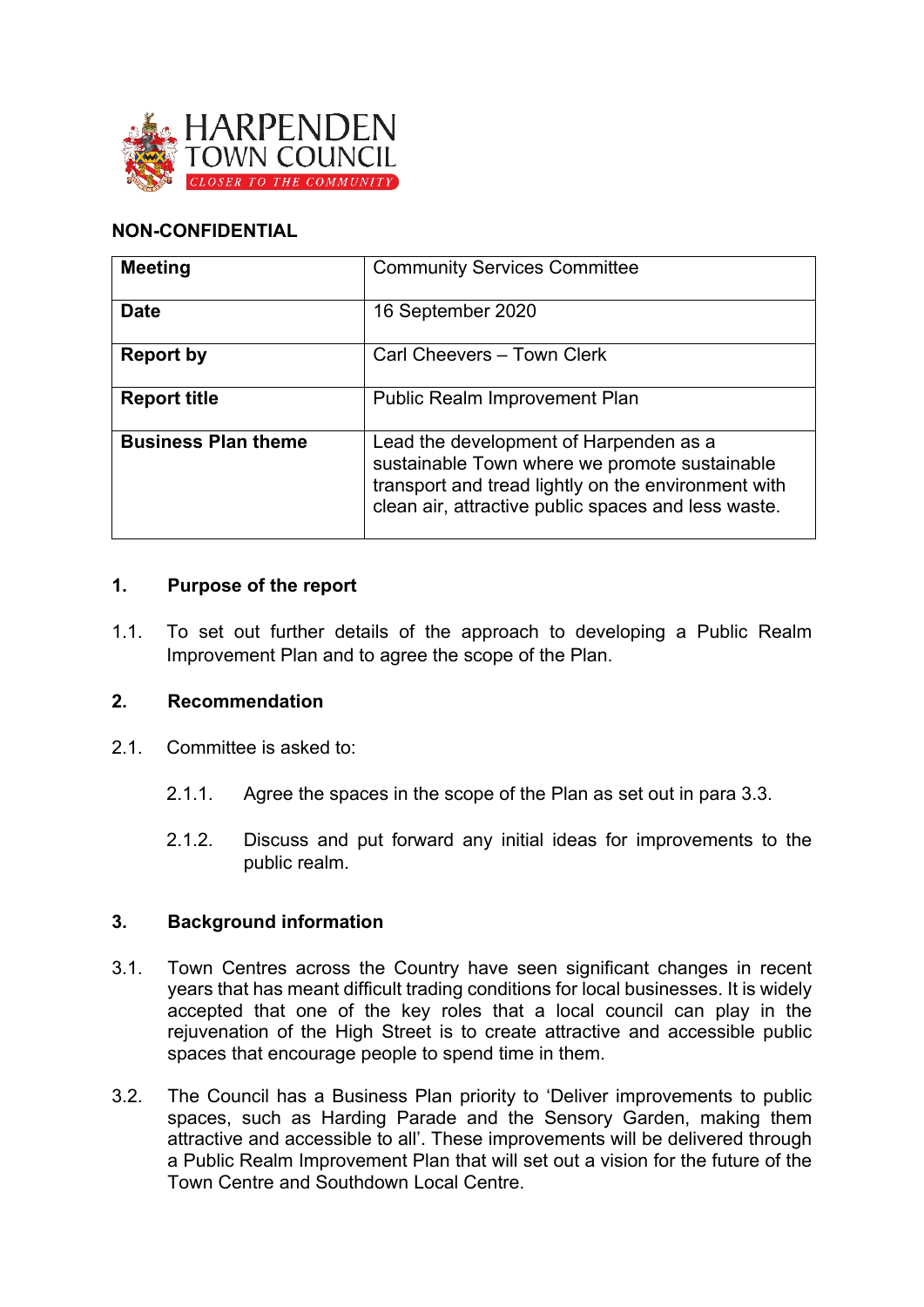- 3.3. The first part of the Improvement Plan is to agree the spaces that fall within the scope of the Plan. It is recommended that the scope includes the following parts of the public realm:
	- All Town Centre and Southdown Greens
	- The Concourse
	- Fountain Area
	- Sensory Garden
	- Thompsons Close
	- Harding Parade
	- Roadside raised flowerbeds
- 3.4. In order to help inform the Plan, it is recommended that we carry out some community engagement to gather the ideas of local people. Once the scope of the Plan is approved, we will carry out a survey with the responses shared with CSC at a future meeting. The survey is just to generate ideas and there is no weighting associated to it i.e. if an idea received a large number of mentions it does not mean the Council is required to deliver that idea.
- 3.5. The aim is for the Public Realm Improvement Plan to be agreed by March 2021 so that any improvement projects can start to be delivered in the following financial year. The draft timetable is set out below:

| <b>Milestone</b>                             | <b>Date</b>       |
|----------------------------------------------|-------------------|
| CSC approve scope                            | 16 September 2020 |
| Community engagement survey                  | October 2020      |
| Audit of current usage                       | October 2020      |
| CSC consider audit and survey                | November 2020     |
| findings                                     |                   |
| Draft Improvement Plan approved   March 2021 |                   |
| by CSC                                       |                   |
| Council approve Plan                         | March 2021        |

### **4. Resource implications**

4.1. The Council has allocated £150k from Capital Reserves to deliver the Improvement Plan. In addition, there are further allocations for the installation of water refill stations (£20k) and more secure cycle parking (£15k) that are relevant to the Improvement Plan.

### **5. Other implications**

| <b>Other Implications</b> | <b>Comment</b>                           |
|---------------------------|------------------------------------------|
| ∣ Legal                   | I In some cases the land included in the |
|                           | recommended scope is not owned by        |